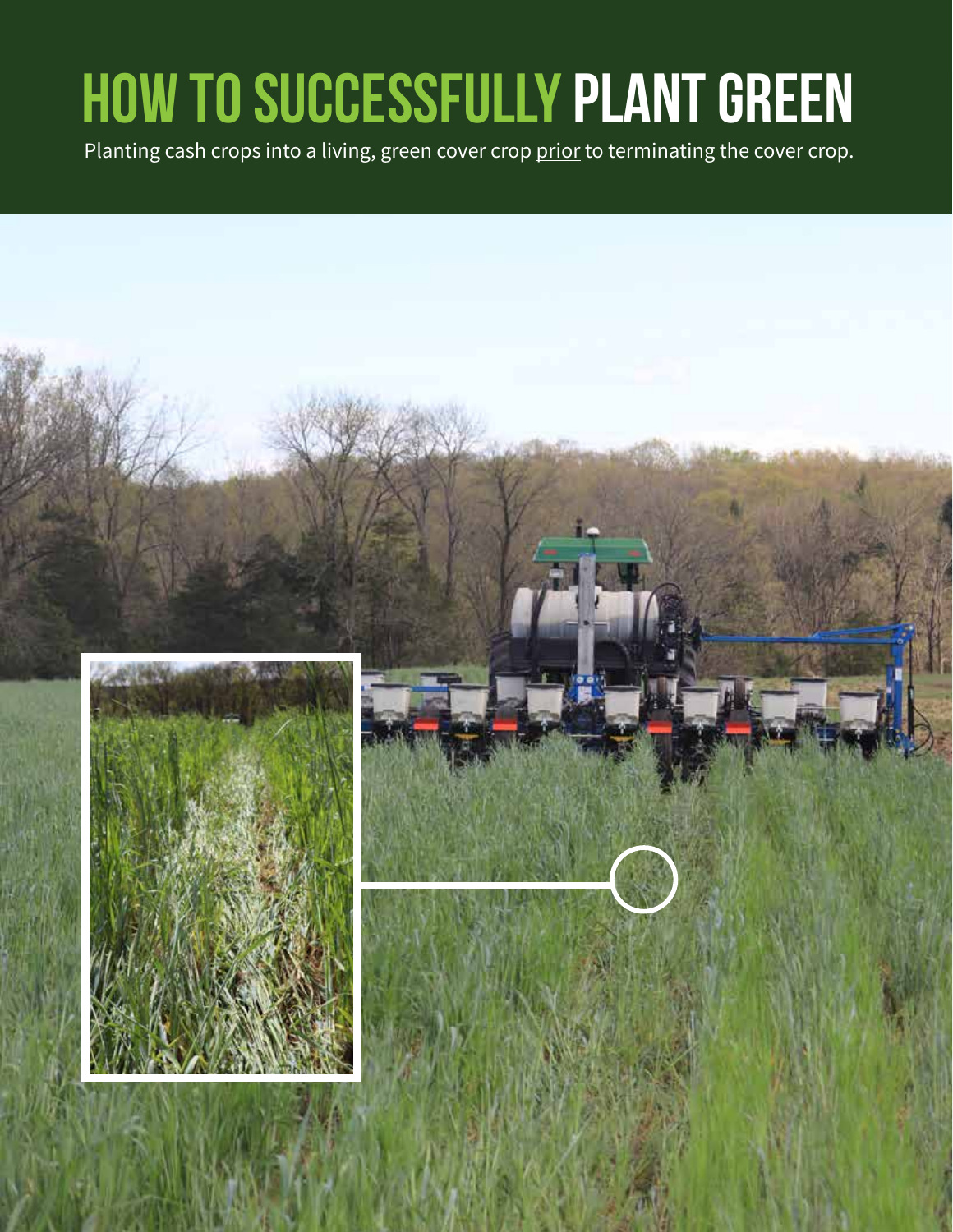Planting green refers to planting cash crops into living cover crops instead of the more common practice of planting into desiccated cover crops killed with an herbicide a week or more beforehand. Common reasons many farmers "plant green" (or "grow green") include to extend the soil conservation and soil health benefits of cover crops while mitigating the challenges of wet soil and slug damage associated with pairing cover crops with no-till.

### **Field /crop Selection**

START WITH SOYBEANS: Start out with a small field slated for soybeans. Research has shown that soybeans are more adaptable to this practice; soybeans tolerate being shaded and by starting with a legume crop minimizes potential challenges with nitrogen tie-up by mature cover crops.

**HEAVY WET SOILS:** The practice is best suited to high-clay soils that are slow to dry. Actively growing cover crops will lap up rainfall, drying wet soils faster and enabling farmers to plant earlier.

SOILS WITH A LONGER HISTORY OF NO-TILL AND COVER CROP. Soils should be accustomed to no-till with a healthy population of soil microorganisms that will aid in the breakdown of cover crop residues and the release of nutrients.

# 2

1

### **Cover Crops**

**SELECTING COVER CROP SPECIES:** Select cover crops that are relatively simple to kill using herbicide and are slower to mature and enter reproductive phase. (Cover crops in reproductive phases are more difficult to terminate with herbicide.)

- **CEREAL RYE** is very easy to terminate and can accumulate a LOT of biomass quickly. Be aware that it can quickly reach heights of over 5-feet tall in the spring. A mature cereal rye cover crop will also have a high Carbon to Nitrogen (C:N) Ratio. The residues will be slow to break down and will tie-up soil nitrogen during the beginning of the growing season.
- **ANNUAL RYEGRASS** will mature much slower than cereal rye. The vegetation will be shorter, easier to plant through, and will have a smaller C:N ratio making it quicker to decompose. Annual ryegrass's fiberous root system makes it the best cover crop from breaking up compaction. However, annual ryegrass is notoriously difficult to terminate and can quickly become a weed. Be sure to use a FULL rate of glyphosate applied during warm, sunny conditions.
- **CRIMSON CLOVER** is the easiest legume to terminate through "planting green". It can fix substantial quantities of atmospheric nitrogen, particularly when allowed to mature to floweringstage

**REDUCE SEEDING RATE:** Reduce cover crop seeding rate by 30%, especially if applying manure. Also reduce seeding rate for cover crops planted very early (August and early September)